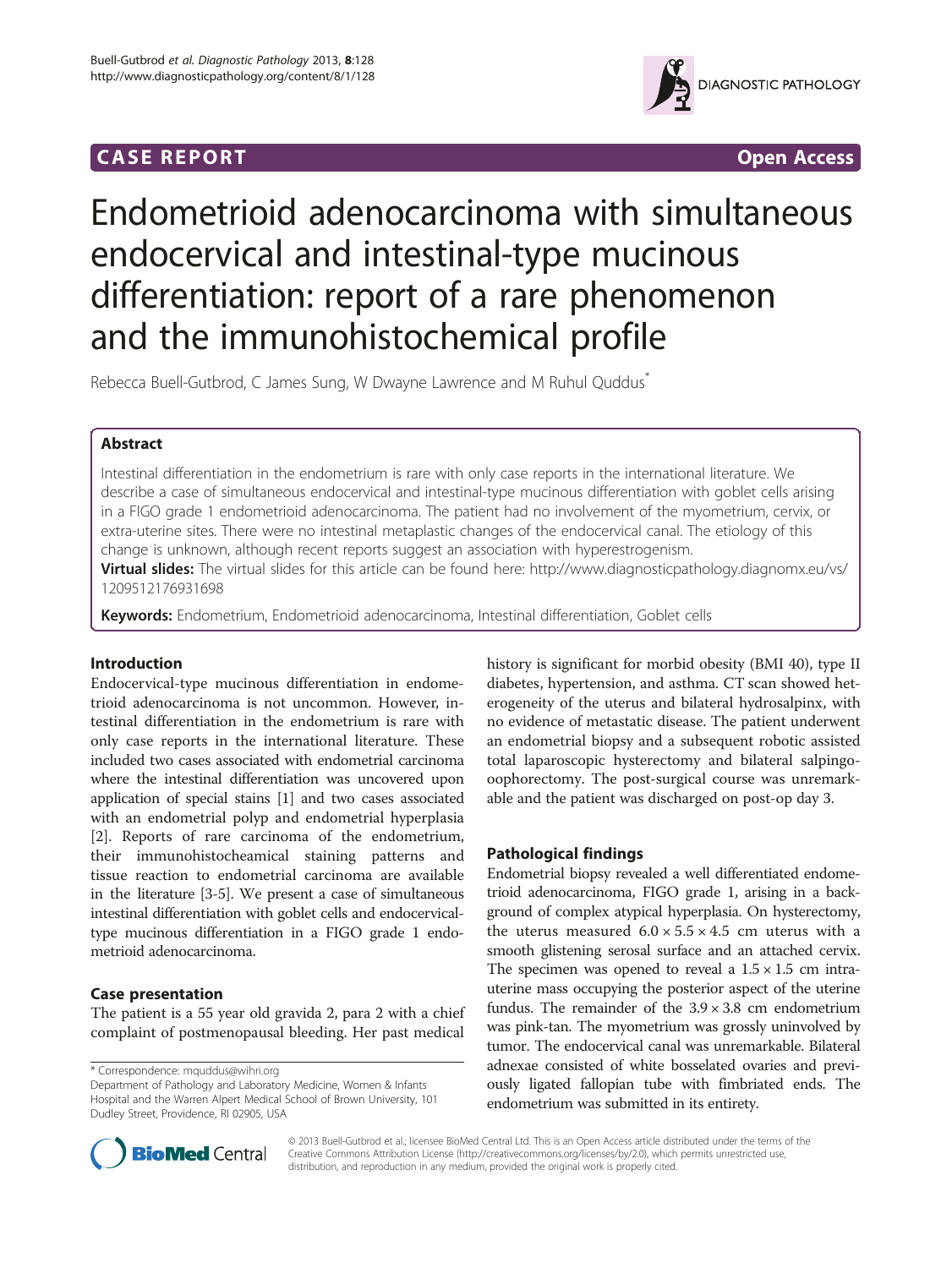

Microscopically, the tumor consisted primarily of an endometrioid adenocarcinoma of usual type which focally showed endocervical-type mucinous differentiation (Figure 1A). Endocervical-type mucinous differentiation is characterized by tall columnar mucin filled cells with basally located nuclei. Two adjacent microscopic foci also showed readily visible intestinal-type mucinous differentiation with basally located hyperchromatic nuclei and goblet cells (Figure 1B). There was involvement of superficial adenomyosis by tumor, but no true myometrial invasion. As in the prior biopsy, a background of complex atypical endometrial hyperplasia was noted. The lower uterine segment and cervix were free of tumor and so was lymph-vascular invasion. No intestinal-type metaplastic change was noted in the endocervical canal. Bilateral fallopian tubes showed only benign changes and a small serous adenofibroma was discovered in the left ovary.

Special stains and immunohistochemical (IHC) analysis was employed to further characterize the cells of interest. Alcian blue-perioidic acid-schiff stain (AB-PAS) stains acid mucins such as those in goblet cells blue while the neutral mucins of endocervical-type cells are pink as in the classic PAS stain. AB-PAS stain in this case confirms the morphologic impression of goblet cells by staining the acid mucin a deep blue color while the endocervical-type mucinous cells show faint pink staining (Figure 1C). IHC of the areas with intestinal differentiation revealed Cytokeratin (CK) 7 positivity, while CK20 was negative. CDX2 (Figure 1D) and CEA were focally positive in the cells of interest, while synaptophysin and chromogranin were completely negative (Table 1).

#### Discussion and conclusions

Mucinous differentiation in endometrioid adenocarcinomas is not uncommon and pure mucinous adenocarcinomas of the endometrium comprise 1-10% of all endometrioid adenocarcinomas. Most mucin producing tumors of the endometrium are well differentiated with endocervical-type mucin producing cells characterized by tall columnar cells with basally located nuclei. However, the presence of intestinal differentiation, and of goblet cells in particular, within the endometrium is rare. The largest series of endometrial goblet cells differentiation in the

| Table 1 Immunohistochemical profile of intestinal |  |
|---------------------------------------------------|--|
| metaplasia in G1 EMCA                             |  |

| Antibody                          | Antibody information | <b>Results</b>   |
|-----------------------------------|----------------------|------------------|
| Cytokeratin 7                     | M; OV-TL 12/30; Dako | Positive         |
| Cytokeratin 20                    | M; Ks20.8; Dako      | Negative         |
| CDX <sub>2</sub>                  | M; DAK-CDX-2; Dako   | Focally positive |
| Carcinoembryonic Antigen<br>(CEA) | M; II-7; Dako        | Focally positive |
| Synaptophysin                     | M; SY38; Dako        | Negative         |
| Chromogranin                      | P; Rabbit; Dako      | Negative         |

M: Monoclonal, P: Polyclonal.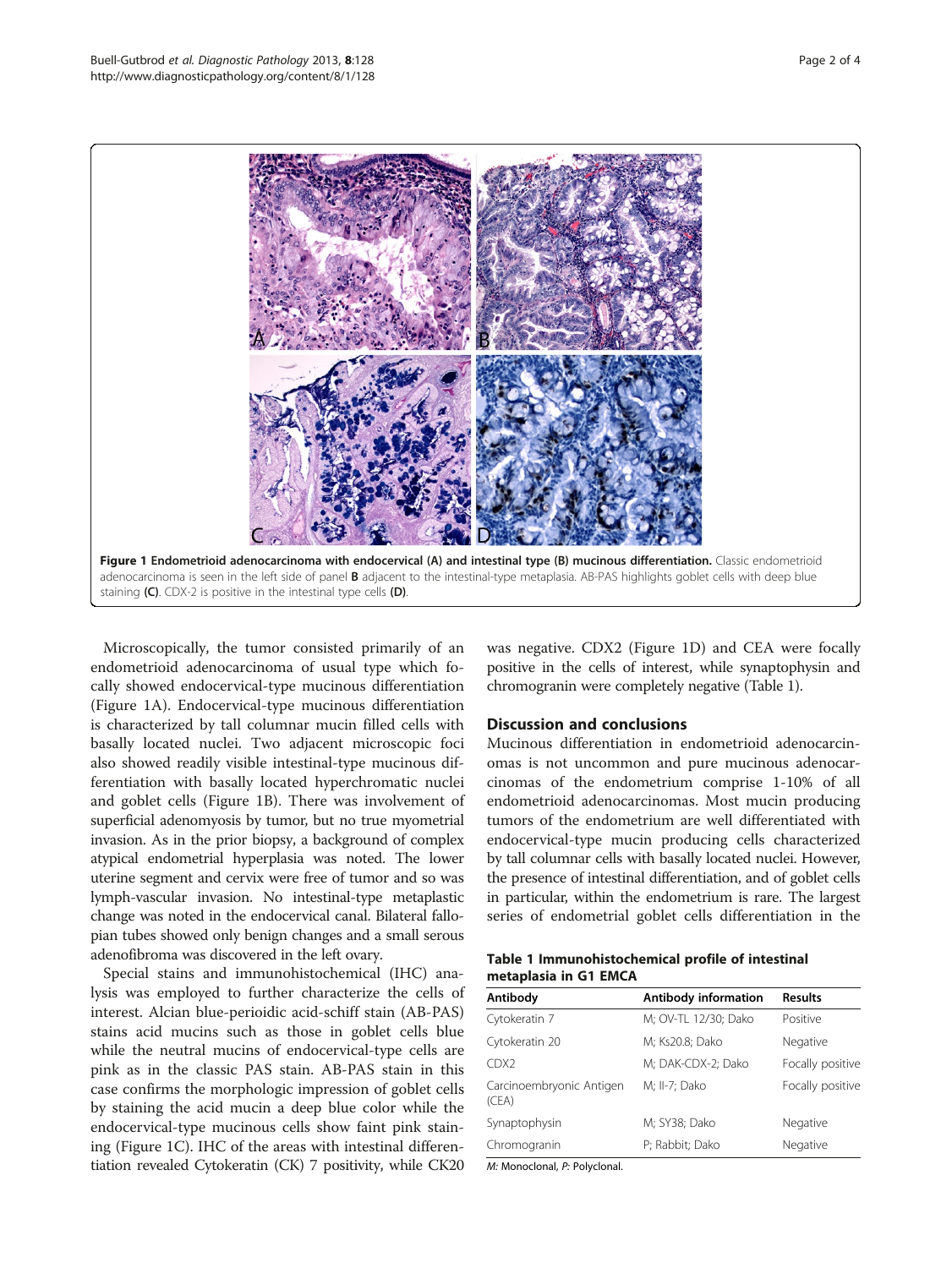<span id="page-2-0"></span>world literature reports only two cases, which were identified with the assistance of special stains [1]. Two cases of intestinal metaplasia, one in an endometrial polyp and one in association with complex hyperplasia without atypia, have recently been reported [2]. Neither was associated with endometrial carcinoma, in contrasts to ours. One was associated with concurrent intestinal metaplasia of the endocervical canal. Two cases of endometrial adenocarcinomas with signet ring cells have been reported in the literature [6] and an additional case of mucinous adenocarcinoma of the endometrium was found to have a gastric phenotype on immunohistochemistry mimicking a minimal deviation adenocarcinoma of the cervix [7]. As in this case, all were associated with more typical appearing endometrioid adenocarcinoma. Enteric-type mucin has been identified in endometrial adenocarcinomas, a finding which verifies the ability of the Mullerian epithelium to undergo metaplasia along an intestinal lineage [8]. No cases in that series, however, showed morphologic intestinal differentiation and there was no correlation with tumor grade.

The presence of goblet cell within the endometrium raises the legitimate question for metastasis. Bland welldifferentiated intestinal-type mucinous epithelium with goblet cell in the endometrium, endocervix, and fallopian tubes, has been shown to be metastatic lesions from gastrointestinal primaries [9]. Clinical evaluation for an occult primary gastrointestinal lesion as well as careful gross and histologic exam is necessary. Cytokeratins are useful in this setting as metaplastic Mullerian epithelium retains CK7 positivity, as in our case. In this current case, the patient had no clinical gastrointestinal lesion. The gross exam was that of a classic non-invasive carcinoma arising from endometrial. No involvement of the adnexa, serosa, or the myometrium by the tumor was noted and the cells with intestinal differentiation were intimately associated and readily visible with the endometrioid carcinoma.

Intestinal-type metaplasia is more common within the endocervix, with reports of cases in non-neoplastic and endocervical adenocarcinoma [1[,10](#page-3-0)]. Intestinal metaplasia in the endocervix is associated with both adenocarcinoma in-situ and endocervical adenocarcinoma and the presence of intestinal-type cells on cervical biopsy warrants further workup.

The etiology of intestinal-type differentiation within the endometrium is unclear. The two recently reported cases associated with non-neoplastic lesions were associated with probable hyperestrogenism [2], a finding replicated in this patient who was obese and had a background of endometrial hyperplasia. This is in contrast to the proposed mechanism of endocervical-type mucinous metaplasia which has been linked to use of tamoxifen and exogenous progestin [[11,12\]](#page-3-0).

With the addition of our case, the number of cases of intestinal-type differentiation with goblet cells in the endometrium is increased to five, with two cases being benign and two cases associated with adenocarcinoma only detected with special stains [1,2]. This entity is extremely rare, this being the first case encountered in our sub-specialty practice and consult service.

The clinical implication of finding intestinal-type differentiation in endometrial carcinoma, as in our case report, remains in the fact that the pathologists and clinicians needed to be aware that such differentiation may occur in primary endometrial carcinoma and that the finding of intestinal-type mucinous differentiation in endometrial carcinoma should also warrant careful clinicopathologic work-up to exclude a metastatic carcinoma from the gastro-intestinal tract.

#### Consent

The patient has given written consent for the use of the images and case presentation for educational and scientific purposes provided the unique personal identification is not revealed.

#### Competing interests

The authors declare no competing financial interest. All the authors have actively participated in the diagnosis process or manuscript writing.

#### Authors' contributions

RBG is the Stuart Lauchlan Fellow in Gynecologic and Breast Pathology and has written up the case report and MRQ is the attending Pathologist on the case. CJS and WDL were involved in interpreting the special stains. All authors read and approved the final manuscript.

#### Received: 28 February 2013 Accepted: 21 June 2013 Published: 2 August 2013

#### References

- 1. Nieuwenhuizen L, Khalil MK, Naik VR, Othman NH: Prevalence of goblet cell metaplasia in endocervical and endometrial adenocarcinoma: a histochemical study. Malays J Med Sci 2007, 14:56-61.
- 2. Nicolae A, Goyenaga P, McCluggage WG, Preda O, Nogales FF: Endometrial intestinal metaplasia: a report of two cases, including one associated with cervical intestinal and pyloric metaplasia. Int J Gynecol Pathol 2011, 30:492–496.
- 3. Yasuda M, Katoh T, Hori S, et al: Endometrial intraepithelial carcinoma in association with polyp: review of eight cases. Diagn Pathol 2013, 8:25.
- 4. Ribeiro-Silva A: Immunohistohemical features of a papillary squamous cell carcinoma of the endomertrium with transitional cell differentiation. Diagn Pathol 2007, 2:26.
- 5. Uehara K, Yasuda M, Ichimura T, et al: Peritoneal granuloma associated with endometrial adenocarcinoma of the uterine corpus. Diagn Pathol 2011, 6:106.
- 6. Boyd C, Cameron I, McCluggage WG: Endometrial adenocarcinoma with signet ring cells: report of two cases of an extremely rare phenomenon. Int J Gynecol Pathol 2010, 29:579–582.
- 7. Abiko K, Baba T, Ogawa M, Mikami Y, Koyama T, Mandai M, Konishi I: Minimal deviation mucinous adenocarcinoma ('adenoma malignum') of the uterine corpus. Pathol Int 2010, 60:42–47.
- 8. McCluggage WG, Roberts N, Bharucha H: Enteric differentiation in endometrial adenocarcinomas: a mucin histochemical study. Int J Gynecol Pathol 1995, 14:250–254.
- 9. Moore WF, Bentley RC, Kim KR, Olatidoye B, Gray SR, Robboy SJ: Goblet-cell mucinous epithelium lining the endometrium and endocervix: evidence